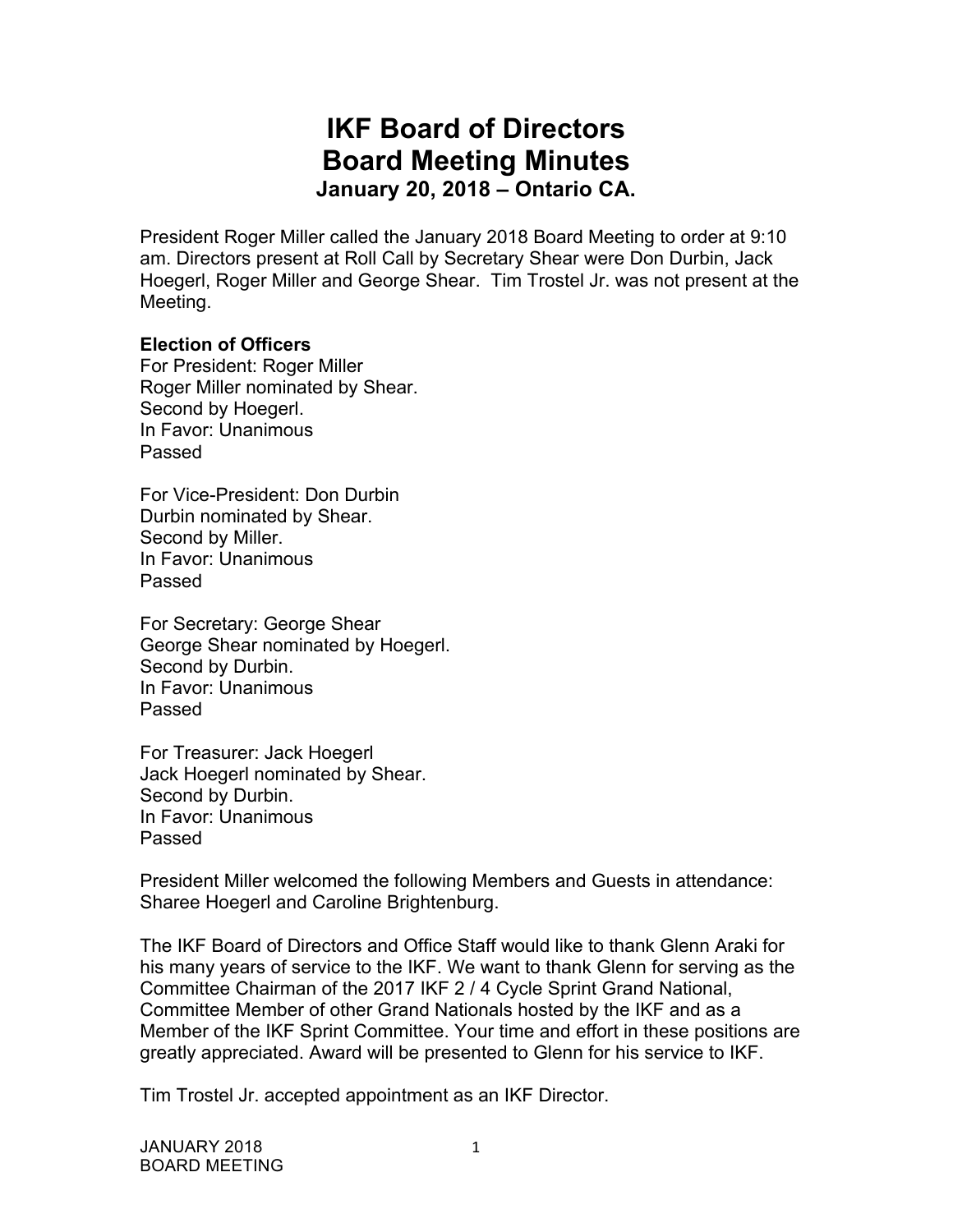# **Treasurer's Report**

Presented by Hoegerl. Discussed net Income and Expenses for 2017. Accounts Receivable, Liability/Regional Accounts, Balance Sheet. Financial Reports discussed.

# **2017 Top 5 Pit Pass Sales**

Miller reads the Top 5 2017 Track/Club Pit Pass Sales. Miller thanks the top tracks/clubs and states each of them will receive a free year of Track Sanctioning. Miller thanks all tracks for their support of the IKF.

## **2018 IKF Grand Nationals**

2/4 Cycle Sprint – North Texas Karters - Board agrees the Grand National Agreement to be redone and sent to promoter.

2 Cycle Speedway – Delaware Speedway - Hoegerl confirms dates of August 3-4, August 5 Rain Date. Board agrees.

4 Cycle Speedway – Poplar Grove Speedway Dates confirmed July 12-14. Road Race – One inquiry. Nothing further.

**Appoint 2018 Grand National IKF Director in Charge & Tech Director** – Tabled for further discussion.

**2018 IKF Grand National Local Option Classes & Race Schedules** –Tabled for further discussion.

**2019 Grand Nationals -** Tabled for further discussion.

2 / 4 Cycle Sprint GN – Phoenix Kart Racing Association

- 4 Cycle Speedway GN
	- a. Poplar Grove Speedway
	- b. Show Me Speedway

Tabled Item – Email from Bob Schabel – North Texas Karters Discussion by Board.

Motion by Durbin to add as last sentence to Section 105.1.6.3.5 Neck Collars: In Senior Classes in the Sprint Division (Section 200), the use of neck braces and neck collars is optional.

Second by Shear.

In Favor: Unanimous Passed

Upcoming Board Meeting Dates: April  $4^{th}$  – Phone Board Meeting

Motion to Adjourn by Shear. Second by Durbin. Meeting Adjourned at 9:40am.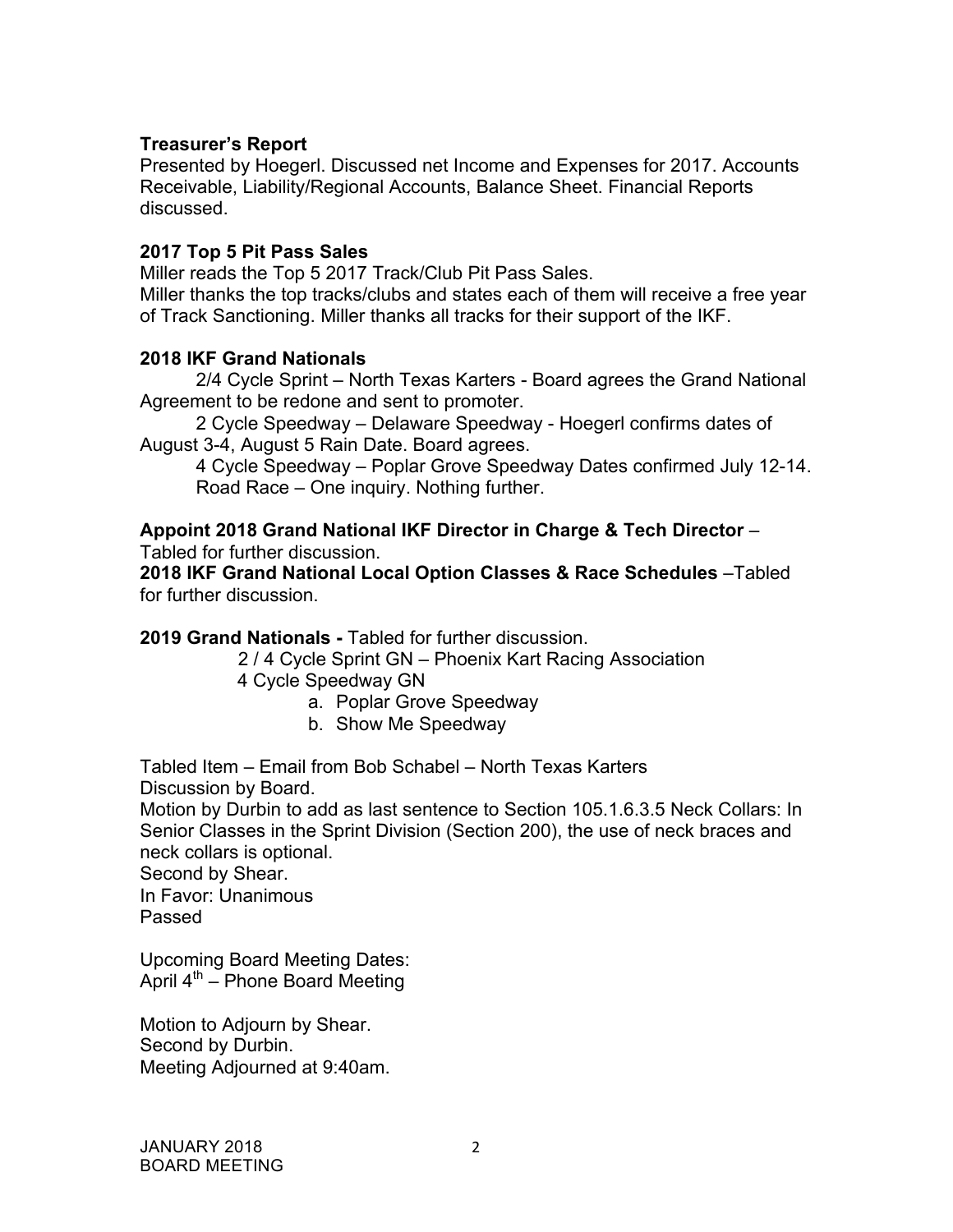## **2018 Rule Updates approved by the Board / January 23, 2018**

Section 105.1.6.3.5 Add as last sentence: In Senior Classes in the Sprint Division (Section 200), the use of neck braces and neck collars is optional.

Section 301 Road Race Grand National Championship Classes

Class #1 change to:

1. FKE 1 - 100cc Open 80/85cc Gearbox 370 100cc Clutch Enduro 400 100cc Clutch Spring 360

Class #1 FKE -1 & Class #2 FKE -2 Fuel - change to read: GAS/OIL

Add to Section 721- g. A tech official may use additional means of measuring components to compare against a known stock part.

Add to Section 721.3 A racer MUST start each race with the air filter properly attached but will NOT be penalized if the air filter falls off during the race. It is still subject to tech.

Change Section 721.4.1 Gasoline no greater than 94 Octane is recommended. Specific gravity and hydrometer testing are acceptable tests when used in accordance to sanctioning body guidelines.

Add to Section 721.5 NO alterations allowed unless stated below. ALL intake manifold fasteners to remain factory stock. The use of studs, etc. are illegal.

Add to Section 721.17 Factory machining marks left on the head gasket surface IS a tech item.

Add and change to Section 721.9.3 change .185" to .183" Add to bottom line of Section 721.9.3 Push rod diameter to be checked 3 points along the length and must pass two planes on each 360 degrees of rotation.

Change Section 721.8.2.4 to Recommended .014" to .016". Air gap is a non tech item.

Add to Section 721.8.2.5 Temperature thermocouple permitted as long as sealing washer and/or air guard are not modified.

Change Section 721.8.2 30 degrees BTDC to 26 degrees BTDC

Add to Section 721.8.2 With air gap set at .016". See figure 721.8.2. Static Check for Timing:

JANUARY 2018 BOARD MEETING